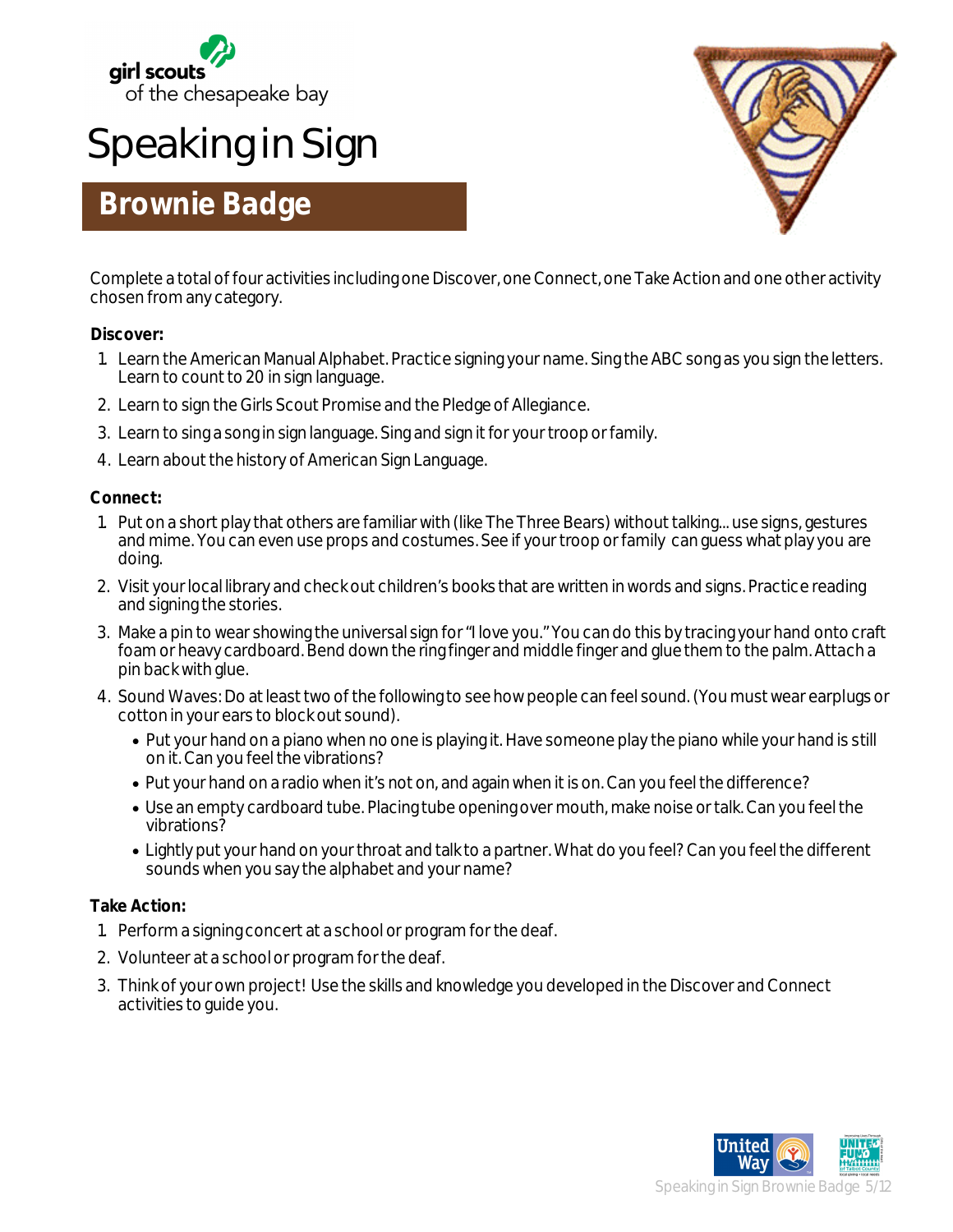

# **Speaking in Sign**

## **Junior Badge**



Complete a total of six activities including two Discover, two Connect, one Take Action and one other activity chosen from any category.

#### **Discover:**

- 1. Learn the American Manual Alphabet. Practice signing your name. Sing the ABC song as you sign the letters. Learn to count to 20 in sign language. Be able to sign at least 10 words.
- 2. Learn to sign the Girls Scout Promise and the Pledge of Allegiance.
- 3. Learn to sing a song in sign language. Sing and sign it for your troop or family.
- 4. Learn about the history of American Sign Language.
- 5. Learn about deaf culture. Learn about different styles of sign language such as ASL, Signed English and Signing Exact English. Learn about other ways that people who are deaf can communicate with each other and with people who can hear. If possible, invite someone who has a hearing impairment to come to your troop meeting and answer questions.
- 6. What types of communication technology are available to help deaf people during their everyday lives? How are these things different from what you use?

#### **Connect:**

- 1. Try to have a conversation with a friend, without using your voice. Try to understand each other by reading lips. Then try again using signs and gestures.
- 2. Watch a video featuring performers who are deaf and use sign language to communicate. Try watching a regular program on TV, but turn off the sound. See how much you can understand without the sound on.
- 3. Interview an interpreter. What schooling did their job require and what schooling is recommended? What do they like and dislike about their job? What are the easy and hard aspects of their job? What is the best way for you to get started in this job field?
- 4. Call the phone company and ask about TTY. Ask them to explain how the TTY works to enable individuals with hearing impairments to communicate using the telephone.
- 5. Visit a store that sells hearing aids. Ask the technicians how they work and ask for a demonstration. Ask about the different types of hearing aids that are available.
- 6. Use earplugs or cotton balls during a meeting. Write how it felt to be deaf. How did you communicate with others? How did they communicate with you. What could you do to make it easier for a deaf person to join your troop?

#### **Take Action:**

- 1. Plan and perform a signing concert at a school or program for the deaf.
- 2. Volunteer at a classroom or program for deaf or hearing-impaired students. Help the teacher with anything that they might need.
- 3. Teach younger Girl Scouts the American Manual Alphabet. Help them learn their name and have the girls spell at least 10 words to each other. If possible, invite a deaf person or an interpreter to the meeting and encourage the girls to have a conversation with him or her.
- 4. Design a library display that shows the American Manual Alphabet. Include examples and pictures of the technology that deaf people use in their everyday lives. Make a list of famous deaf people and the contributions they have made to society.



Speaking in Sign Junior Badge 5/12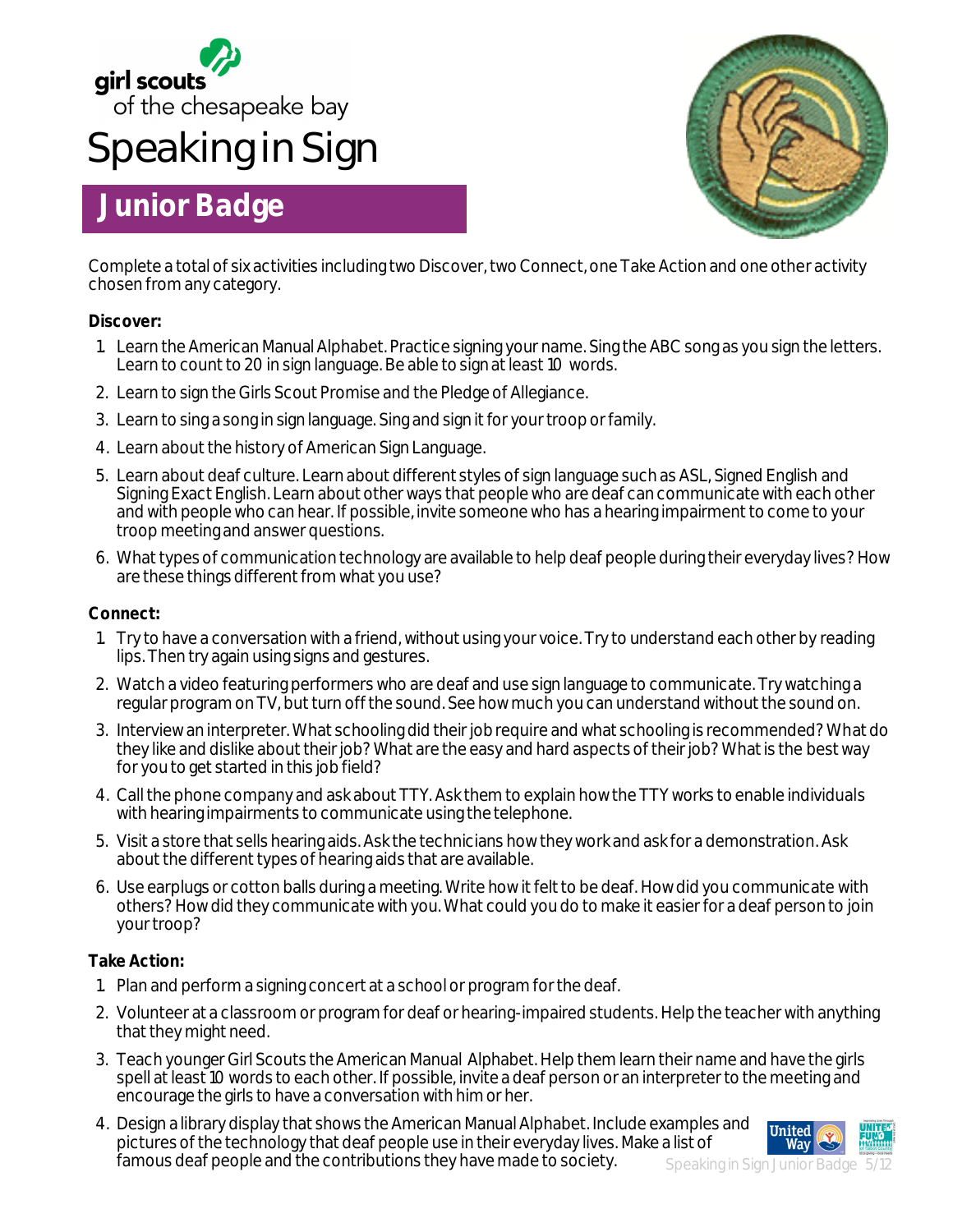

# **Speaking in Sign**



## **Cadette/Senior/Ambassador Badge**

Complete a total of eight activities including three Discover, two Connect, one Take Action and two other activities chosen from any category.

#### **Discover:**

- 1. Learn the American Manual Alphabet. Practice signing your name. Sing the ABC song as you sign the letters. Learn to count to 20 in sign language. Be able to sign at least 20 words.
- 2. Learn to sign the Girls Scout Promise and the Pledge of Allegiance.
- 3. Learn to sing a song or poem in sign language. Sign it for your troop or family.
- 4. Learn about the history of American Sign Language.
- 5. Learn about deaf culture. Learn about different styles of Sign Language such as ASL, Signed English and Signing Exact English. Learn about other ways that people who are deaf can communicate with each other and with people who can hear. If possible, invite someone who has a hearing impairment to come to your troop meeting and answer questions.
- 6. Research different types of assistive technology and augmentative communication to find out how deaf people watch TV and communicate. How long have these techniques and devices been around? What was life like for deaf people before the invention of these outlets?

#### **Connect:**

- 1. Try to have a conversation with a friend, without using your voice. Try to understand each other by reading lips. Then try again using signs and gestures.
- 2. Watch a video featuring performers who are deaf and use sign language to communicate. Try watching a regular program on TV, but turn off the sound. See how much you can understand without the sound on.
- 3. Interview an interpreter. What schooling did their job require and what schooling is recommended? What do they like and dislike about their job? What are the easy and hard aspects of their job? What is the best way for you to get started in this job field?
- 4. Talk to a teacher of the deaf or hearing impaired. Did they have to complete special schooling to get their job? What are the challenges and rewards of their job? How are their teaching methods different than those of a teacher in a regular classroom?
- 5. Make a list of devices that deaf students use to learn at school. How do these devices help them and how are these methods different from what you use at school?
- 6. Visit a store that sells hearing aids. Ask the technicians how they work and ask for a demonstration. Ask about the different types of hearing aids that are available.
- 7. Use earplugs or cotton balls during a meeting. Write how it felt to be deaf. How did you communicate with others? How did they communicate with you. What could you do to make it easier for a deaf person to join your troop?

#### **Take Action:**

- 1. Plan and perform a signing concert at a school or program for the deaf.
- 2. Teach younger Girl Scouts about deaf and hearing-impaired people, including challenges that are faced and adaptations that are made on a daily basis and the different services and technologies that are available to them. Teach the girls the American Manual Alphabet. Help them learn their name and have the girls spell at least 10 words to each other. If able, invite a deaf person or an interpreter to the meeting and encourage the girls to have a conversation with him or her.